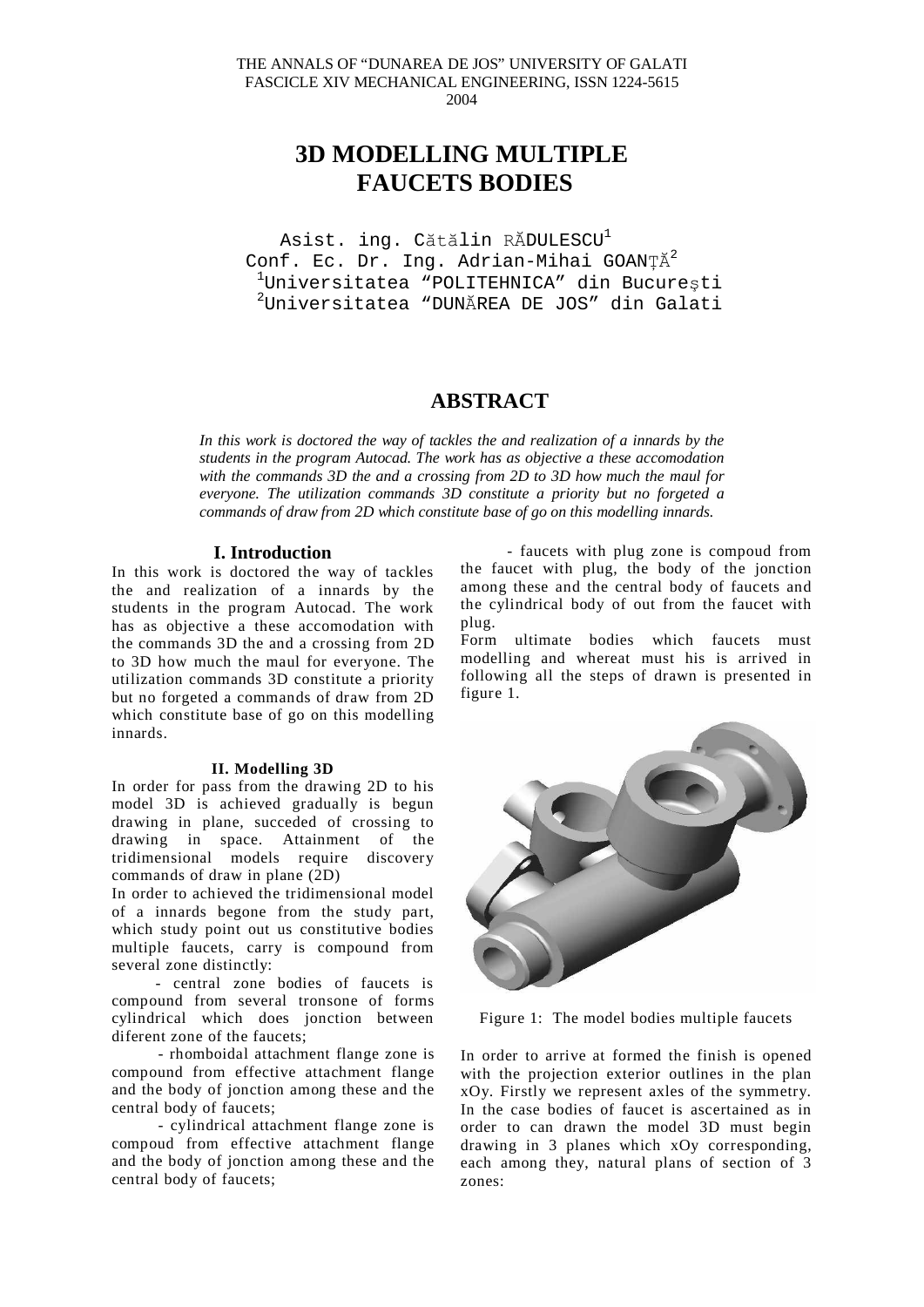- In first plane we found the central body of faucets;
- In the second plane we found out rhomboidal attachment flange zone;
- In the third plane we found faucets with plug zone.

In all these planes is drawn auxiliary forms subsequent wagon shall us be us useful in finalized models.

The commands of draw used-up are one used to plane drawing.

In order to achieved one 3 distinct planes is drawn first date auxiliary forms from central bodies zone after the wagon is can modified UCS so that the new UCS found out, by turns, in planes of draws of rhomboidal attachment flange and of faucets with plug.

 Ascertained as for a good realization operation of extrude the faucets with plug needs as for this his is achieved in two moves successively of UCS, one coresponding faucets with effective plug, in the plan of section and the another coresponding cylinder, carry generates us the body of jonction, UCS be placing, in this case, uptown which circles generate the body, the precise maul in the plan xOy most out of use of the central body of faucets.

Because is known as the in follows operation of fount don't obtain the right angles, because facts as the don't s can flush out of form, all parts main are connected between they.

Initial is drawn with an alone layer zones wagon shall us cause us zones of material of faucets. The commands of draw are one know to drawing in plane. Alone difference constitute a fact as the of this date don't is worked in a alone plan but is worked in the many maul plane.



Figure 2: Auxiliary drawing forms in the plan xOy

66 Because most auxiliary lines found out in central zone faucets, considered this as the be even main and other planes obtained

departing from the main plan through the move UCS, be considerate secondary plane.

For draw utilized line and the circles, the way of generation of these is one known from drawing two-dimensional.



holes or cylindrical flange

The result of drawing in the 3 planes is discovery in figure 2, all planes be heteronymous across same main plan xOy.

In sight execution of holes cylindrical flange is achieved a change of UCS in the natural plan of this, so that the natural plan of flange becomes new plan xOy. In the middle of UCS drawn which circle help with us the generation holes cylindrical flange. Used command ARRAY, know from drawing in plane, we can generated four circles.

The result of these operations is found in figure 3



Figure 4: Auxiliary drawing forms of extraction in the plane xOy

In sight of finalize forms is drawn zones of extraction again there for is utilized layer differently of initial layer. In order to don't created the confusion temporally drawing freeze first layer utilized to drawn the bodies faucets and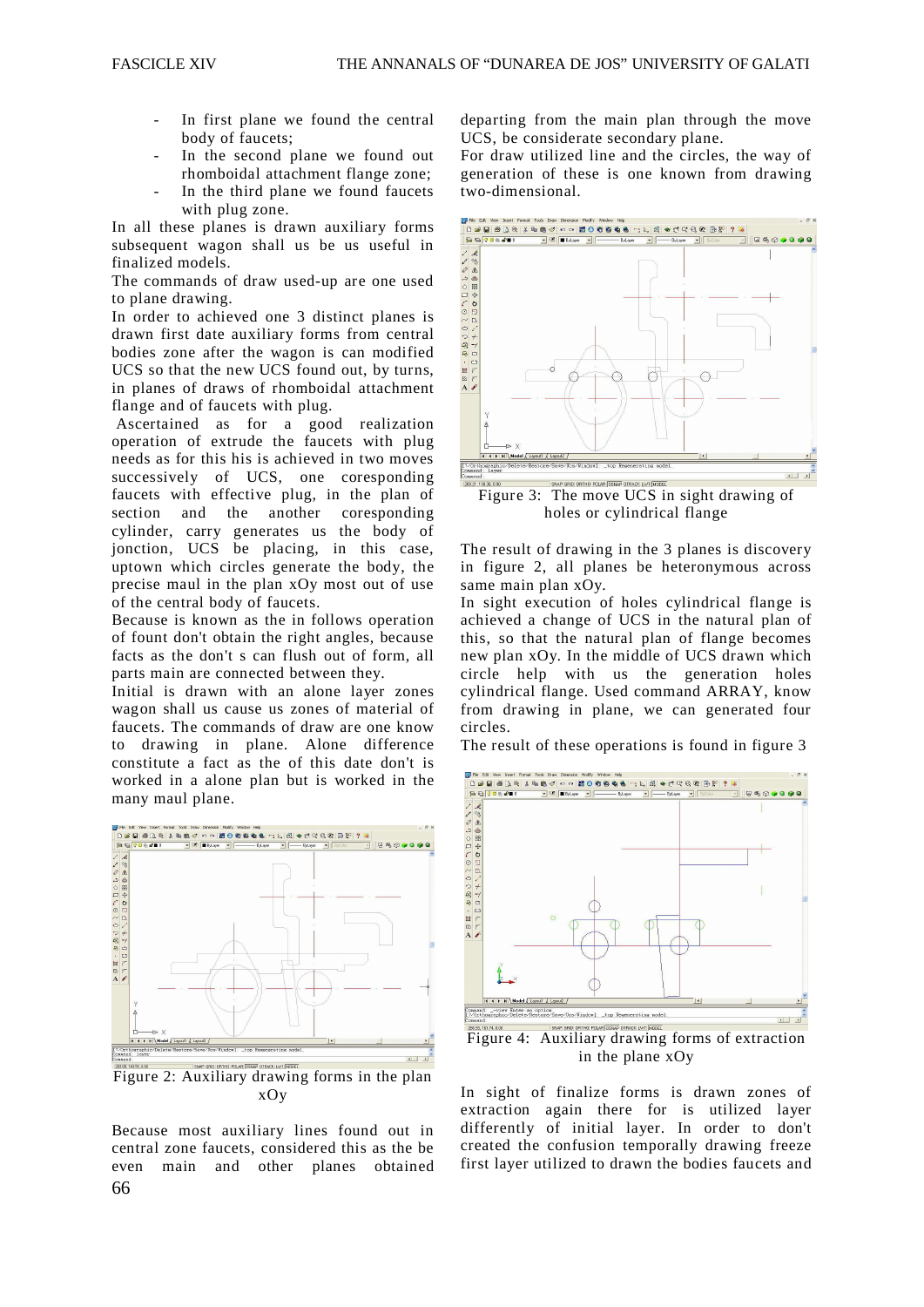is utilized the different colors for layer thus shall obtained just zones of material which are shall extract subsequently.

The result of these operations is found in figure 4: In order to applied command REVOLVE, must we have closed spaced, which thing achieved with help command PLINE. For each zone which were orbit or extrude used an alone poliline. Freeze of every layer fractionally confer us the safety and the high rapidity in the realization of each poliline. The result of common transformation lines

operation in polilines we found in figure 5:



Figure 5: The utilization of command PLINE, see in the plane xOy

Because must exists a good maul coordination of drawing in diferente plane, utilized the command 3D ORBIT, from bar made to order with same name, when is necessity is verified the correct location of auxiliary forms.

 In follow used commands of the feather now obtained a tridimensional image of all auxiliary forms which can be us useful, subsequently in bodies faucets modelling.

The study, merely of drawings in the plane xOy, don't permits us a very good visualization of planes from behind main plans because many line overlaped between they, what ploughes can generate the confusion. Image obtained in space is present in figure 6.

With the utilization command PLINE is finished the made to order which set were used-up to drawing in plane and is achieved the crossing to the commands of draw tridimensional.

Former command from the set of new commands 3D where continued drawing reprezented commanded REVOLVE.

In sight used command REVOLVE we proced to freeze layer unnecessary to the respective moment, axles used-up there for the command be axles of symmetry drawing previously.



Figure 6: The utilization of command PLINE, see in space

The 3 polilines which we applied this initial command are:

- Poliline which generate the horizontal cylinder has as the axis of symmetry the horizontal axis;
- Poliline which generate the vertical cylinder has as the axis of symmetry the vertical axis;
- Poliline which generate the cylindrical flange body has as the axis of symmetry the horizontal, parallel axis with the horizontal axis main bodies of faucets.

In follow this operation we obtained designed forms on the main plane xOy, the result of the operation found in figure 7.



Figure 7: The utilization of command REVOLVE

Utilizing the command 3D Orbit is can achieved a turning a bodies a faucets in order to permits us a good visualization in what looks the utilization command REVOLVE and for the body faucets with plug, place behind main plans of designed.

In order to know anytime the model achieves is utilized from bared Shade the commands: 2D WIREFRAME, what has as result obtained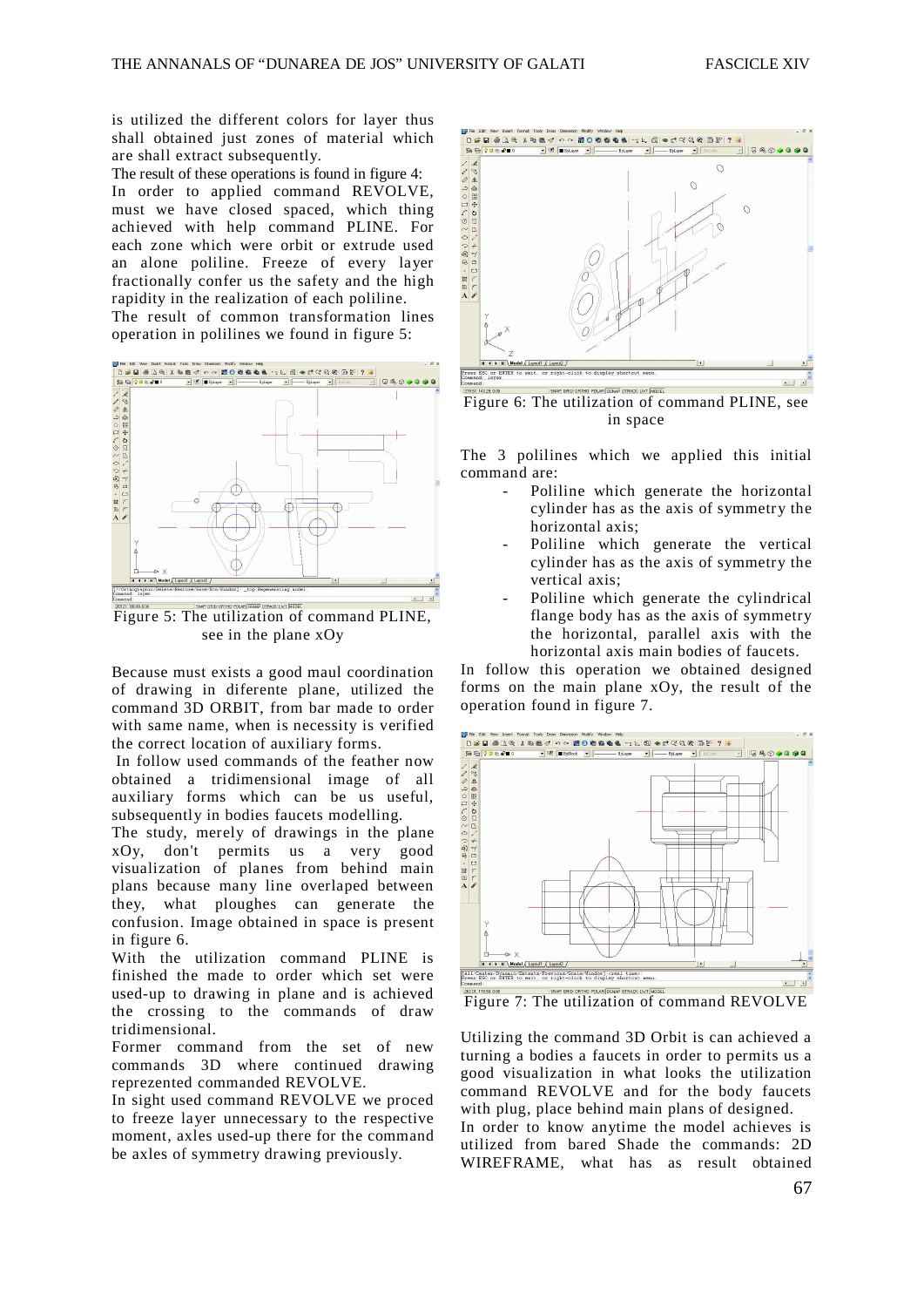models faucets in figure 8, and the GOURAUD SHADED, which has as result obtained models faucets in figure 9.



Figure 8: The utilization of command 2D WIREFRAME

The representation 2D WIREFRAME has the advantage visibility every hidden lines. The advantage of representation GOURAUD SHADED is the similitude with the part from reality, what is us purposive to know anytime how presented in space the part which is modelling.



Figure 9: The utilization command GOURAUD SHADED

In order to determinated bodies faucets forms we needs utilized command EXTRUDE for the cylinder perpendicular to the faucet with plug and for rhomboidal flange and this bodies. In the case cylinder perpendicular to the faucet with plug needs as thickness extrude is choose so that don't exists spaced freely between cylinder and the main body not yet his is too big.

The result obtained in follows the commands EXTRUDE and the GOURAUD SHADED is presented in figure10:



Figure 10: The utilization of command EXTRUDE

Ascertained as formed incipient, which corespond with forms the bodies was obtained. For determinated the form is necessary to extract some part of material. Directing to this thing is utilized the commands REVOLVE and EXTRUDE and for the parts which were eliminate from model.

In figure 11 is presented the result obtained in follows these commands and after the layers, who are unnecessarily for the moment, they were freeze.



Figure 11: The utilization of commands REVOLVE and EXTRUDE

In order to obtained interior forms identically with one bodies what faucets must represented procedeed to freeze layer coresponding zones of extraction and is applied command UNION all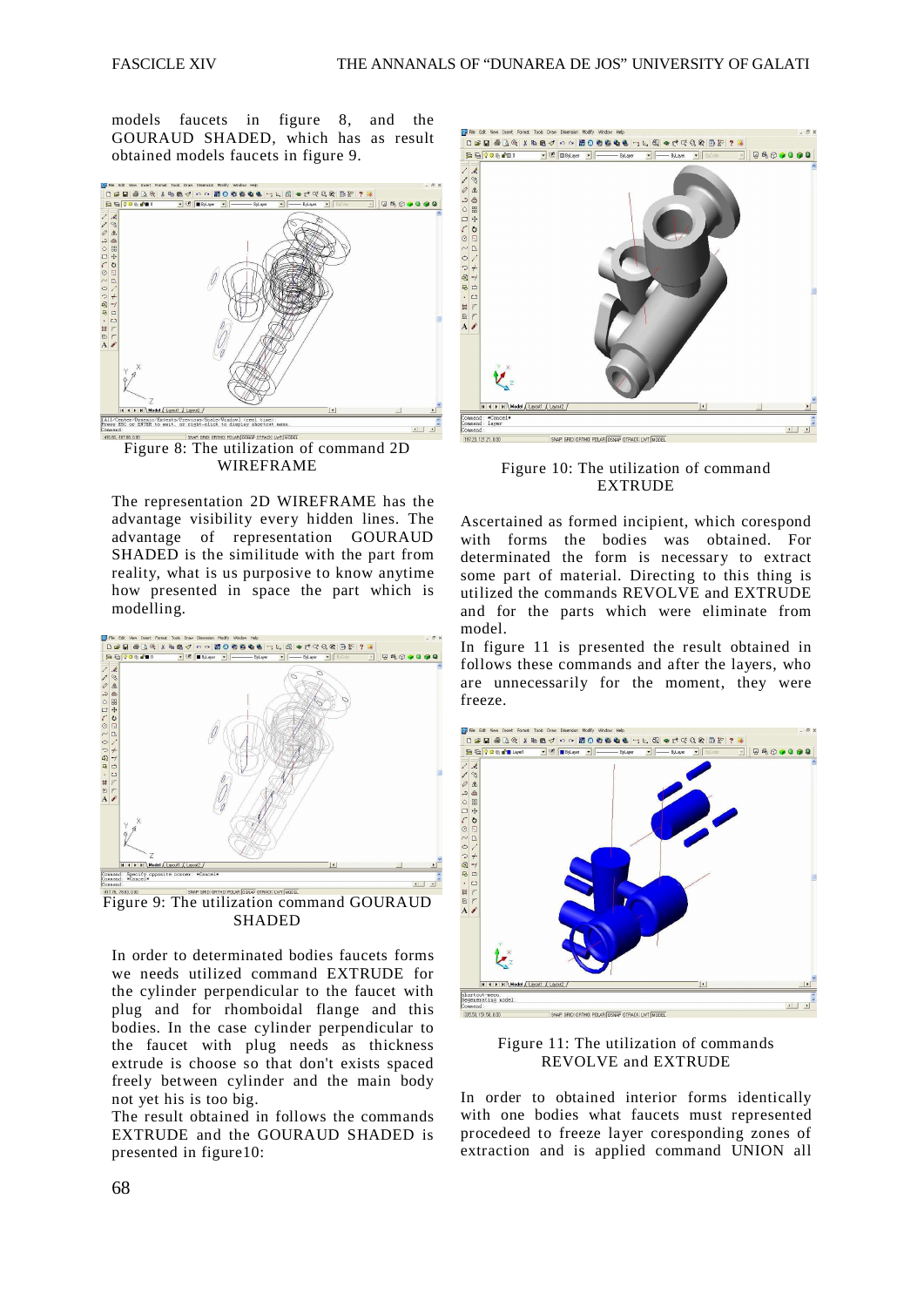which bodies generate us the exterior outline of faucets. The advantage of application, for the moment of command UNION, is to maintain certainly all forms of part, of the case when is applies this command after the moving excedentar material, when exist the danger remove of a part from piece.

The result obtained in follows this commands and defrost freezing layer is presented in figure 12.



Figure 12: The utilization command UNION

In sight remove risk of confusion among the body faucets and the part of material who will be eliminated utilized just two layers:

- One for the body faucets is applied a color the maul geted closer to the ultimate part;
- One for the part of material which were eliminated - is applied a color in contrast with a ultimate part.



Figure 13: The utilization of command SUBTRACT

Obtained ultimate models of bodies multiple faucets are achieved in followed the command SUBTRACT is applied every zones who must be finalized. This command applied

very easy if utilized, from bar Shade, the command 2D WIREFRAME and is worked in plane, layer be of different colors, what permits us his achieves selection quotient a good maul zones of extraction. The ultimate model obtained in follows the commands SUBTRACT, whereat applied command GOURAUD SHADED, from bar Shade, and eliminated axis of symmetry is presented in figure 14:



Figure 14: The ultimate model obtained in Autocad

In order to achieved a last verification tridimensional models are turned the part so that his are noticed all what details are hidden eye, because overlap the bodies faucets across certain orifices. A particular position of the pieces is presented in figure 15, in which we can notice another and which details were visible the feather now.



Figure 15: Turning ultimate models obtained in Autocad